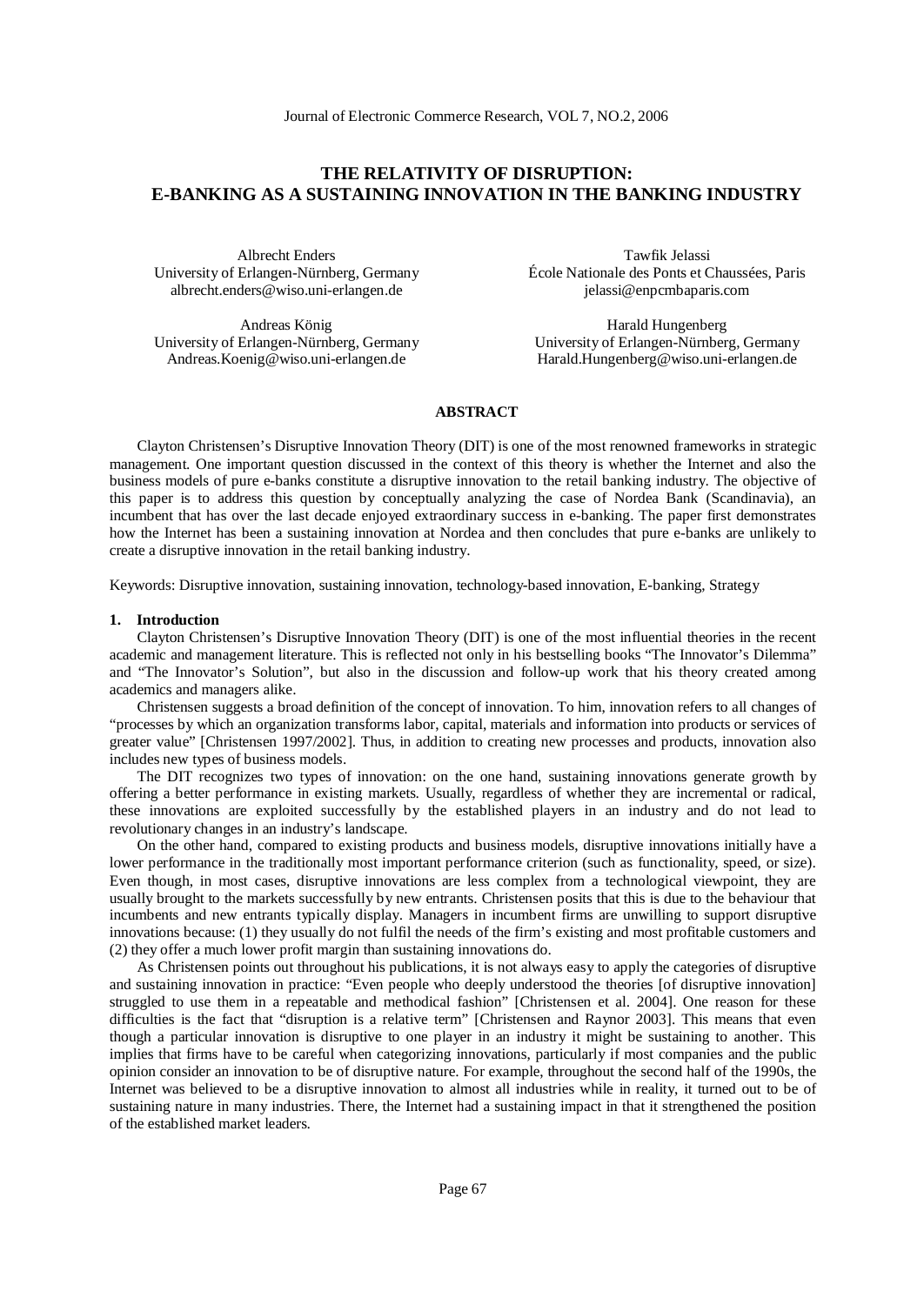#### Enders et al.: The Relativity of Disruption

Particularly, in the area of electronic retail banking there has been an ongoing dispute among academics regarding the disruptive nature of the new business models based on the Internet. In their book "The innovator's solution", Christensen and Raynor state that "Internet banking can only be deployed as a sustaining technology relative to the business model of retail banks" [Christensen and Raynor 2003]. Their underlying argument is that it is difficult to "create a business model that would afford disruptive online bank attractive profits at the discount prices required to win business at the low end [of the market]". This view was supported by the failure of numerous pure online ventures such as Bank One's online subsidiary Wingspan during the collapse of the online e-business bubble in 2001 which put the previous academic research [Li 2001, Useem 1999] regarding the disruptiveness of e-banking into severe doubt.

However, more recently, there have again been numerous authors who claim that Internet-based Banking might be a disruptive innovation in retail banking after all. Research conducted by Frei, Campbell and Hitt [Campell and Frei 2004, Campbell 2003, Hitt and Frei 2002] points in this direction, implying that it is possible to develop a viable disruptive e-business model in retail banking. Gary (2004) discusses the case of ING Direct that displays characteristics of a low-end disruption because of cost advantages vis-à-vis physical retail outlets. Other scholars [e.g., Boss et. al. 2000] conclude that the failures of pure online ventures were rather consequences of inadequate strategic implementation of an otherwise promising business model. Thus, at this point in time, the question regarding the disruptiveness of E-banking in the retail banking industry remains open—and along with it its future competitive landscape.

The objective of this paper is to address this question by conceptually analyzing the case of Nordea Bank (Scandinavia), an incumbent that has over the last decade enjoyed extraordinary success in e-banking. Nordea presents an interesting real-world example because it is an important bricks-and-mortar bank in the Scandinavian region while it is also considered to be one of the most important e-banks in the world [Echikson 2001].

The research employed is a case design [Yin 1984, Eisenhardt 1989, Carlile and Christensen 2005] where the primary unit of analysis was the online organization of Nordea, the largest Scandinavian bank, which is described in more detail in later sections. The time frame of the analysis spans from the inception of computer-based banking services at Nordea in the early 1980s until 2004. We chose Nordea as a case example because the bank's online operations are highly successful and because the bank has maintained an integrated approach to its online and offline banking operations since it started out. Data for the case study was collected through an extensive personal interview with the head of e-banking at Nordea Bo Harald and telephone interviews with his management staff. These conversations were followed up by e-mail exchanges to collect quantitative data from the internal accounting systems.

This paper is structured as follows. Section 2 provides an overview of the disruptive innovation theory (DIT) and highlights the five strategic dimensions that are associated with it. Section 3 introduces the case of Nordea and describes the e-banking activities of this bank. Section 4 analyzes these activities along the five strategic dimensions of the DIT and addresses the question of whether the Internet has been a sustaining innovation at Nordea. Section 5 summarizes the keys findings of this paper.

### **2. The Disruptive Innovation Theory**

l

Before discussing in more detail the case example of Nordea, this section provides an initial overview of the disruptive innovation theory. The fundamental assumption of DIT is that in most cases, technological progress evolves faster than customers' demand for better performance. This means that technologies that do not fulfil during their early development stages customer's performance requirements continue to evolve and, at one point in time, overshoot the performance that customers can absorb (see Figure 1).

To illustrate this type of evolution, let us consider for example the PC industry. During the 1980s, desktop PCs were not good enough for many business applications. As a result, private and corporate users frequently upgraded their PC equipment and, in order to succeed, PC manufacturers had to provide higher performance. Nowadays, however, the PC processing power and functionalities have improved beyond the point where most users could utilize them. Using the DIT terminology, PC customers have become *overserved*.

The driving force behind the above development is called *Resource Dependence*.<sup>1</sup> Its theory states that it is actually customers and investors – not managers – who control the allocation of resources in an enterprise. It is so because companies that invest in projects that do not satisfy the needs of their best customers and do not suit the risk structure of their investors over the long run will not receive the necessary funding. This is also due to the fact that companies generally generate most of their profits with their most demanding customers who are willing to pay

<sup>1</sup> The theory of Resource Dependence was developed by Pfeffer and Salancik [1978]. See also Bower [1970], p. 254 and Christensen [1997/2002], p. xxiii.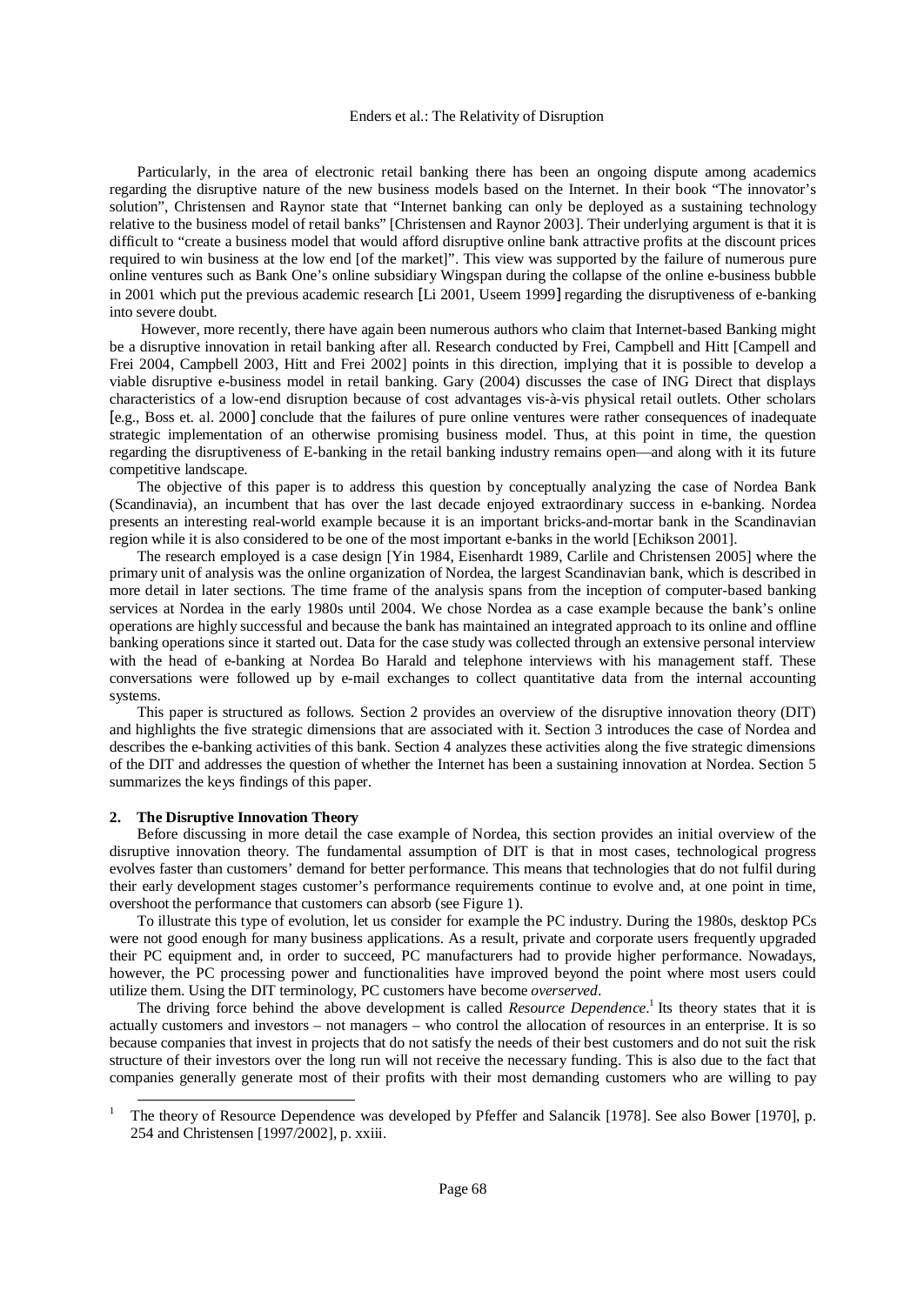premium prices for more sophisticated products. At the same time, profit margins with customers in lower segments are generally much lower. Consequently, innovation efforts tend to revolve around the improvement of products in the high end.

In Christensen's terminology, *sustaining innovations* are those innovations that help established companies to generate higher margins by selling better products to the most demanding customers. Sustaining innovations can both be incremental or radical. While incumbents are not always first to develop a sustaining innovation, they generally succeed in their large-scale commercialization. This is due to the fact that compared to their start-up competitors, incumbents tend to have more financial resources, dispose of a larger customer base and have the processes in place to push the innovation into the market.



Figure 1: Disruption diagram

In contrast to sustaining innovations, *disruptive innovations* originate in segments that are unattractive for the incumbents; i.e., customers with the lowest demands. The key characteristic of disruptive innovations is that they are located in a different *value-network than sustaining innovations.* A Value Network is "the specific context within which a firm identifies and responds to customers' needs, solves problems, procures inputs, reacts to competitors, and strives for profit" [Christensen 1997/2002]. They show a lower performance in the dimensions that were valued in the old network, while at the same time offering performance value most important in a different value network. This could either be a lower price (as is the case in discount grocery retailing), more convenience (as is the case in MP3 Music Players such as Apple's iPod), or more customizability (as is the case in Dell's built-to-order business model).

There are two potential markets for disruptive innovations. First, they can address those customers who are overserved by the functionality of their current provider. In the DIT terminology, this is called a *low-end disruption* and illustrative examples include low-cost airlines, online book resellers (such as Amazon.com) or discount department stores (such as Wal-Mart or Target). Second, a disruptive innovation can address those customers who have hitherto been *non-served*; i.e., unable to use the product. For instance, the online auction place e-bay allowed Internet users to auction off personal belongings to geographically dispersed groups of customers. Previously, this type of auction had been impossible to conduct. In the DIT terminology, this is called a *new-market disruption*.

In summary, there are two important factors, which together may lead to disruptive innovations. These are (1) overlapping value networks, and (2) disruptive circumstances:

• **Overlapping value-networks.** Disruptive innovations are located in a different value-network, where other performance criteria are the most important purchasing criteria for customers. However, the value-network of a disruptive innovation has a growing overlap with the traditional value-network [Adner 2002]. This means that even though in the beginning, disruptive innovations only satisfy the low-end customers of the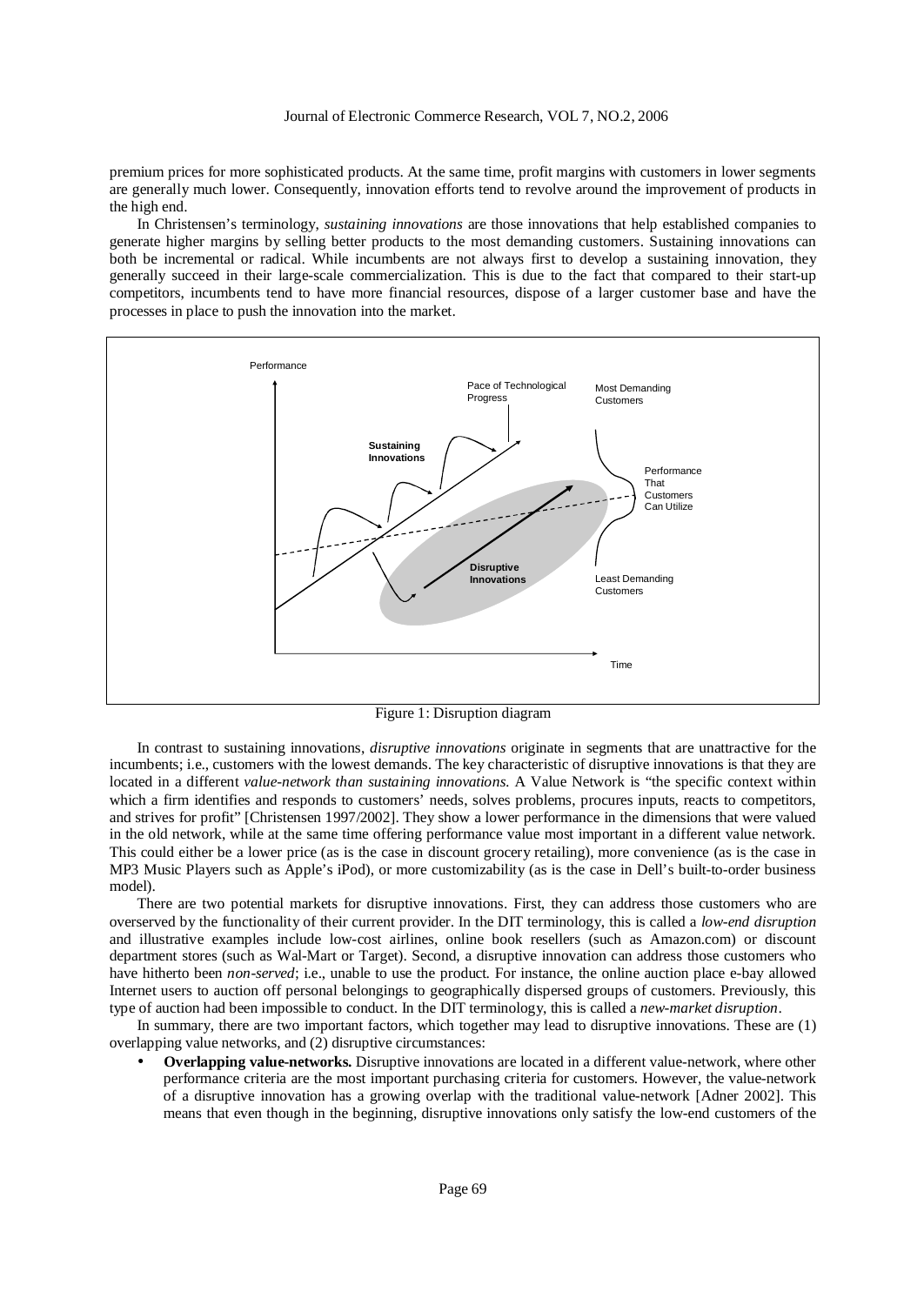traditional value-network, they become attractive for more and more customers in the old value-network who ultimately switch over to the new value-network.

• **Disruptive circumstances.** Disruptive innovations only happen in disruptive circumstances. Either customers are overserved by established technologies or they are non-served customers, i.e., "people who lack the ability, wealth, or access to conveniently and easily accomplish an important job for themselves" [Christensen et al. 2004].

Under the assumption of the laws of Resource Dependence, increasingly overlapping value-networks in either low-end or new-market disruptive circumstances lead to so-called *asymmetric motivation*: Incumbents have a high incentive to flee into higher-margin segments rather than to fight their customer base in the low-end. Ultimately, their main customer base shrinks to the point where it is too small to sustain the organization and the incumbents therefore fail.

The potential for a low-end disruption is high if (1) there is an overlap between the old value-network of the incumbents and the new value-network of the disruptive innovation, (2) if the overlap increases over time, and (3) if a substantial number of customers are over-served.

The potential for a new-market disruption is high if (1) there is an overlap between the old value-network of the incumbents and the new-value-network of the disruptive innovation, (2) if the overlap increases over time and (3) if there are non-served customers.

A large fraction of the DIT-literature discusses the question how incumbents can react successfully if they concluded that a specific innovation has disruptive potential. Throughout his publications [e.g. Christensen 1997/2002, Christensen and Raynor 2003, Christensen et al. 2004], Christensen suggests to consider the following strategic dimensions when deciding how to respond to a disruptive innovation: (1) Organizational design, (2) structure of teams, (3) framing of the situation vis-à-vis the employees, (4) the strategy process and (5) the design of the value chain:

- **Organizational design:** In order to exploit a disruptive innovation, incumbents should set up a separate organization. According to the Resource Dependence laws discussed above, the size of this new organization should fit the size of the market in order to enable it to be patient for growth while at the time being impatient for profitability. Furthermore, the new organization should also use separate channels that fit into the value-network of the disruptive innovation: "Disruptive products require disruptive channels" [Christensen and Raynor 2003].
- **Structure of teams**: When deciding on the structure of the team that should be engaged to exploit the disruptive innovation, CEO's should evaluate the fit of the innovation with the organization's processes. If the innovation involves customary processes, teams coming from lower hierarchies of the organization can be successful. If the processes are entirely new, heavy-weight teams that include senior staff are necessary to push through the new initiatives against organizational resistance [Christensen 1997/2002].
- **Framing of the situation vis-à-vis the employees**: As an incumbent, in order to receive the resources necessary to develop a disruptive innovation, the situation created by the innovation should first be framed as a threat to the organization. The management team will then feel obliged to allocate substantial resources to the project and employees will follow because both groups are afraid of loosing the position in the marketplace. Once a separate organization has been founded, though, the situation should be framed as an opportunity. This is because individuals become more open and creative when they approach a new situation with this mindset. Being open-minded and creative is a central requirement for the emergent, opportunity-seeking strategy development typical for new players [Gilbert and Bower 2002].
- **Strategy process:** This implies that in contrast to the planned marketing strategy, which is adequate for sustaining innovations in existing markets, disruptive innovations are best exploited through emergent strategies. This is because new markets, which are not yet defined, cannot be analyzed using traditional market research instruments. Instead, companies trying to market disruptive innovations have to develop strategies "by doing". This approach also implies that they need the required resources to survive and to learn from early failure.
- **Design of the value chain:** When companies decide on their location in the value chain and their degree of vertical integration, they should try to be located in sustaining circumstances, i.e., in places of the value chain, where the customer is underserved by the performance of the products offered. Under these circumstances, integrated business models usually have high transaction-cost advantages over modular architectures [Christensen et al. 2002].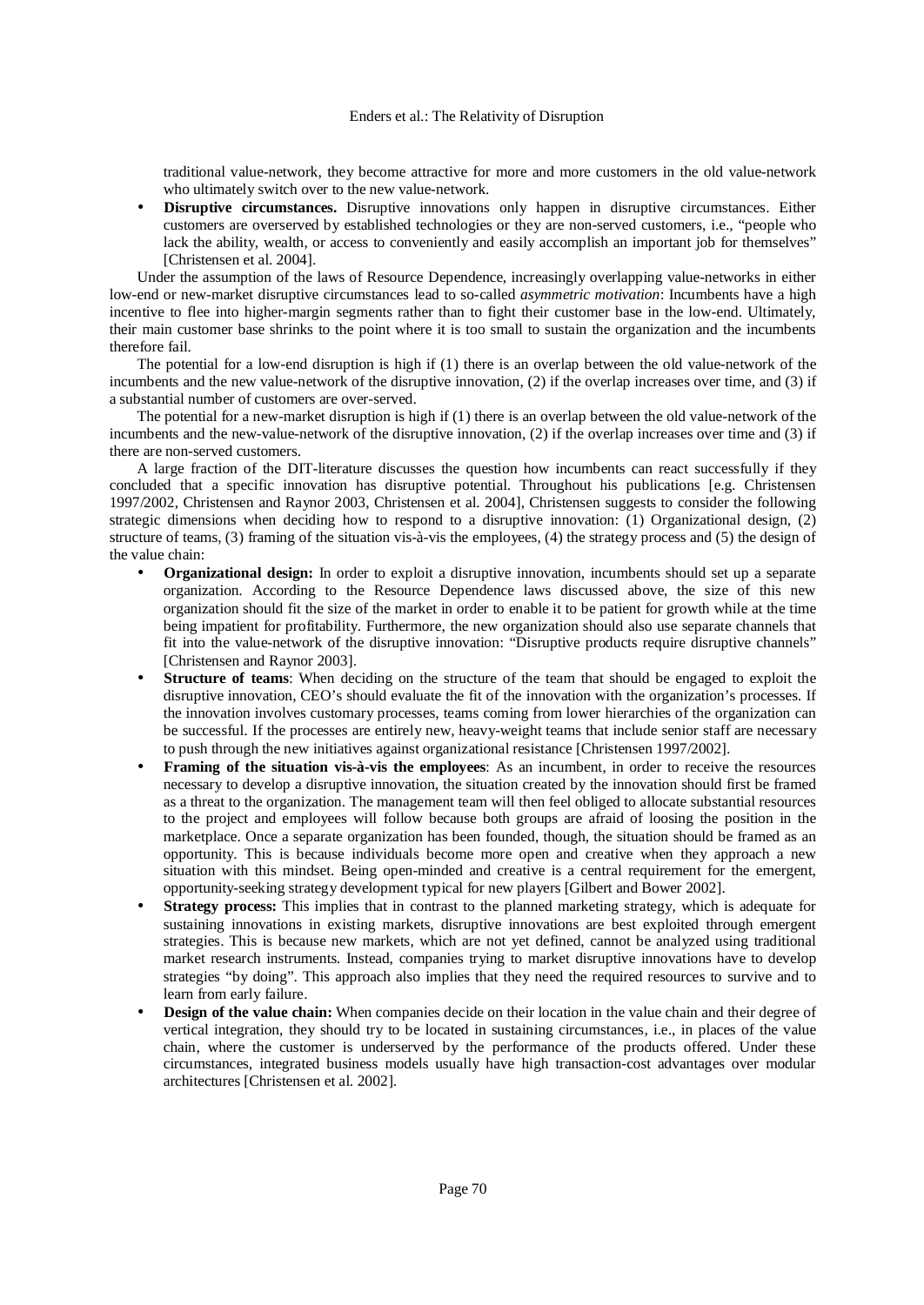In the following section, we present the key elements of Nordea's e-banking strategy as it has evolved over the last decade. This provides the basis for the subsequent analysis of Nordea's approach along the different dimensions of the DIT described above.

### **3. Nordea Case Study**

l

Nordea Bank is the result of several mergers between banks from four Scandinavian countries. Domestic mergers in Finland were speeded up after a sustained economic crisis in the early 1990's, which was caused by the collapse of the Soviet Union and the general downturn of the global economy. In 1997, the Swedish Nordbanken and the Finish Merita bank merged to form MeritaNordbanken. In 1999, the Danish Unidanmark acquired TRYG and later on Vesta. In 2000, the Danish Unidanmark and the Swedish-Finnish MeritaNordbanken merged to form Nordic Baltic Holding, which then became Nordea after merging in 2000 with the Norwegian Christiana Bank Og Kreditkasse.

At the end of 2004, Nordea had almost 10 million private customers of which 4.1 million customers are active e-banking customers. Forty-five percent of the total population in the Nordic countries has an account with Nordea; either a main account or a secondary one.

Over the last two decades, Bo Harald, Nordea's Vice President Internet Banking Services, has been the main architect of Nordea's approach to e-banking. His job assignments pushed him to use computers to carry out some banking transactions. He said: "*While away from home, I started using the computer to authorize payments. The*  beginning of PC-banking in 1984 was a blessing for me. It became so much easier to do things from a distance." [Echikson 2001]

Union Bank introduced electronic payment systems and started to phase out checks in 1982. "*I think the secret*  of our success was to start early," says Bo Harald. "We started back in 1982 with telephone voice commands. By 1984, we added PC banking with a dial-up modem. It was like black and white compared to the color Internet, but it *was a start and it gave us the experience."* [Echikson 2001] Starting out early also helped to keep costs down. "*E*banking is not expensive if you start early and you build it up gradually," says Bo Harald. "However, it can be very expensive if you wake up in the middle of when things are already happening because then you need to ask expensive consultants for advice and you end up buying all the expensive bells and whistles to outshine your *competitors."* 

The e-banking channel was developed from within the bank through a joint effort by managers with product responsibility and the IT department of the bank [Reinhardt and Lévesque 2004]. During its early stages, the ebanking initiative at Nordea was pushed primarily by Bo Harald, as head of IT at Nordea, and two managers from the product area. Support from top management was limited, though. Only after promising sales statistics were reported from the Helsinki region, where the e-banking project was launched, did top-management embrace the ebanking strategy.

When building its customer base of online banking users, Nordea differentiated between two different customer types: Internet believers and non-Internet believers.

- The **Internet believers** have been online for years and have the know-how and trust to navigate the Internet, to shop online and to also do their banking online, i.e., they have a deeply engrained e-habit. To them e-banking is a normal day-to-day activity; something that is not even worth talking about with their friends. From a marketing perspective, these customers are therefore considered to be 'infertile' because they do generally not act as multipliers.
- **Non-believers** are just starting to surf the Internet. It requires substantial convincing to build enough trust and know-how so that they start doing e-banking and create an e-habit. Friendly branch employees who are willing to take the time to explain the benefits of e-banking are best suited for taking away that insecurity. Once they are online, however, these customers tend to be amazed and proud of their accomplishments and want to pass the news on to their friends. After turning them into believers they take the next step and become preachers − a viral marketing effect where customers acquire more customers. This viral marketing effect has been one crucial lever for converting Nordea customers who used to go to the physical branches into online customers.

After launching e-banking in 1984, Nordea has continued to introduce new customer interfaces such as Internetbanking, TV-banking, WAP<sup>2</sup>-enabled mobile phones, digital-TV and GPRS phones. Since the introduction of these new channels, usage patterns have shifted away from physical infrastructure to digital platforms as is shown in

<sup>&</sup>lt;sup>2</sup> WAP stands for Wireless Application Protocol, which is a secure specification that allows users to access information instantly via handheld wireless devices.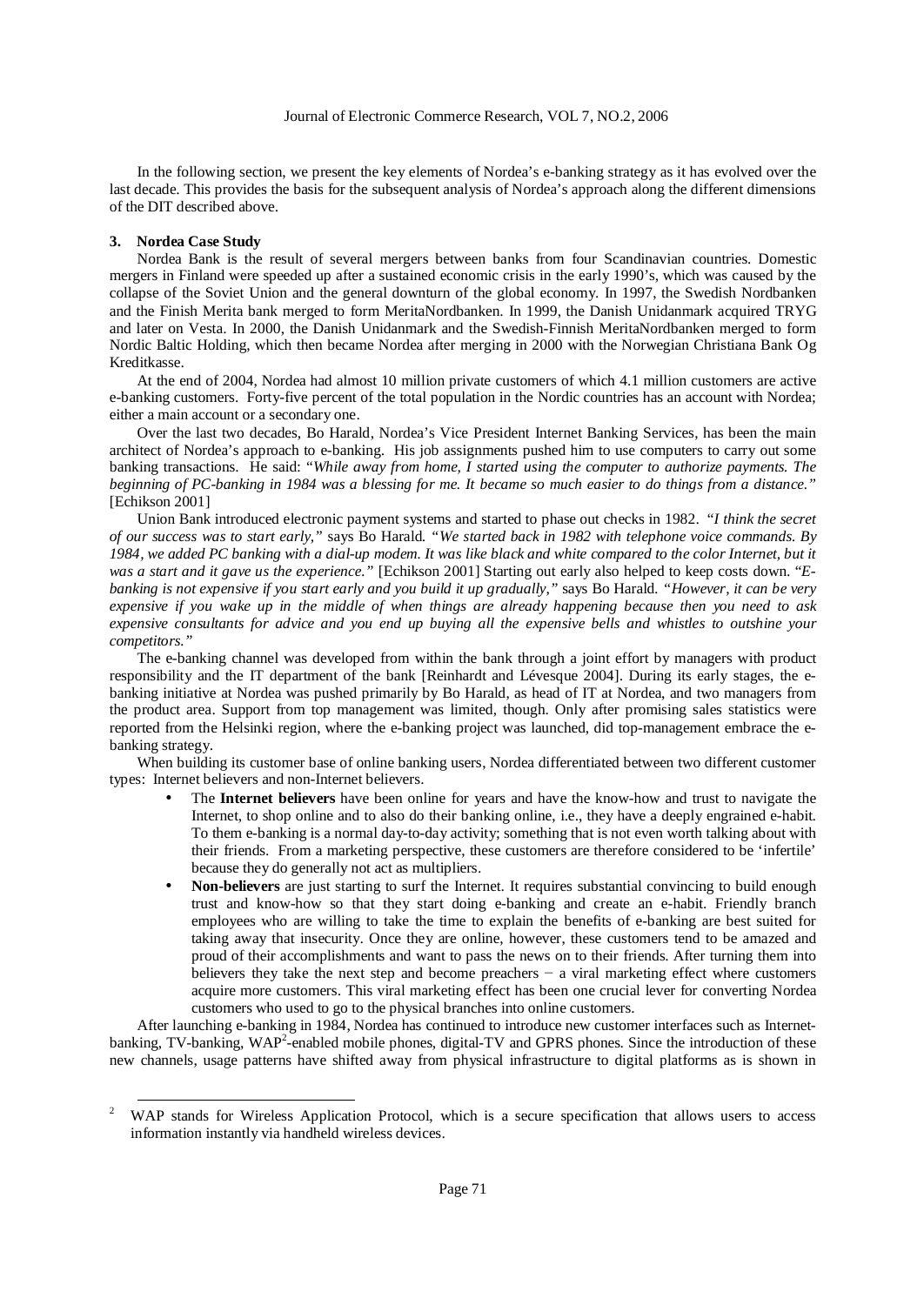#### Enders et al.: The Relativity of Disruption

Figure 2. While the former decreased by a compounded annual growth rate (CAGR) of 6%, the latter went up by 16% annually with Internet-payments displaying a particularly strong growth rate of over 21%.

As a result of this shift to online channels the role of branch offices at Nordea has changed drastically over the last decades [Shin 2001]. While in the past bank clerks spent most of their time keying in transactions manually, this number has drastically decreased during the last four years. Today, Nordea uses its branches primarily for establishing personal relationships with customers. Trust built up through personal relationships is important when customers need to make complex decisions (such as purchasing insurance or a pension scheme). In this sense, banking is local but it does not always require a fully equipped branch. Sometimes an office is enough that does not offer the possibility to make transfers, but opens up the opportunity for fostering personal relationships.

In order to accelerate the migration away from physical banking transactions, such as check writing or transactions in branches, Nordea implemented pricing schemes that set incentives for customers to switch into the more cost-effective channel of online banking. In addition to using pricing as a way of channeling its business into the desired distribution channel, Nordea adheres to the premise that when introducing new applications, added value should not be given away for free. For instance, customers pay a monthly fee for Internet banking. If further services are taken up such as brokerage, credit card reporting or WAP, customers are also charged for them.

However, enticing customers to move to the online channel created tension within the overall organization since branch-based banking was threatened by the new channel. To alleviate this tension, Nordea decided, unlike many other banks, to fully integrate its online banking within its physical banking operations, thereby eliminating possible competition between the two channels. In fact, branch employees were enticed to move branch customers over to the Internet. To ensure high motivation among employees, the e-banking channel was not set up as a separate profit center, which reduced rivalry between the different channels. Instead, online revenues were credited to the bank branch the customer was affiliated with. The goal was to combine and leverage the cost-efficiency and convenience of the online channel and the personal, trust-building atmosphere of personal relationships. Ultimately, the ability to leverage the branch network to move customers to the Internet, thereby eliminating the need for expensive marketing campaigns, was one of the main reasons Nordea managed to acquire a dominant position in the online banking world.



Figure 2: Cash transactions have decreased significantly while non-cash based payments have increased (Source: Nordea)

Nonetheless, as a result of this shift into online banking, the number of Nordea branches in Finland decreased significantly during the 1990s − down from 1,300 in 1991 to 400 in 2000. The number of employees shrunk to less than half during the same time period falling from 22,000 to 10,600. Nordea had to negotiate with the unions in great length. The bank handed out generous packages to avoid actually having to lay off employees. A further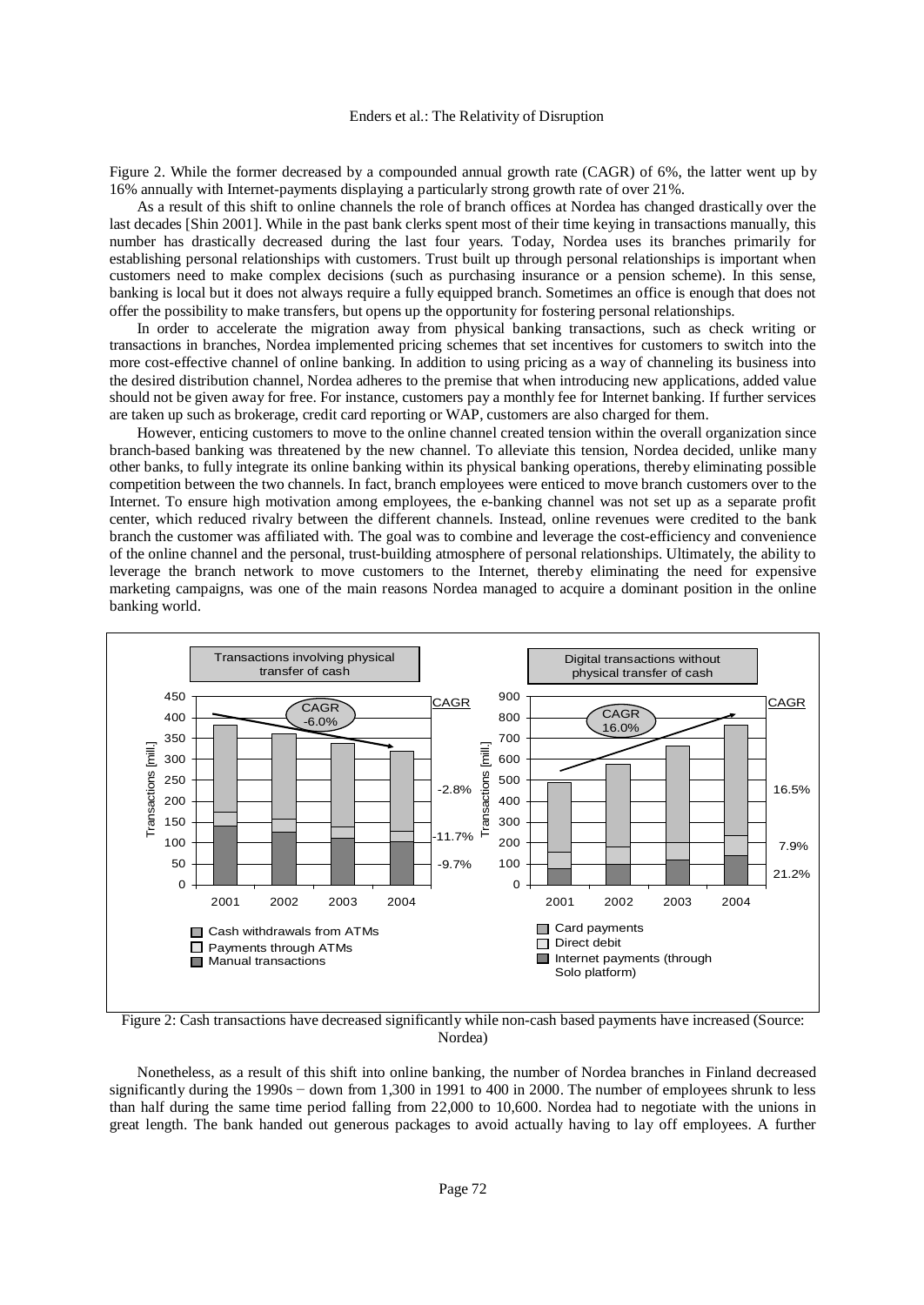#### Journal of Electronic Commerce Research, VOL 7, NO.2, 2006

argument was that the online channel had led to a great increase in customer satisfaction and that this would make Nordea a more competitive and stable institution in the future. In addition, labor unions were told that Finland was at the leading edge of Internet banking and that it was necessary to make changes in the organizational structure in order to maintain this lead. Finally, Nordea pointed out that it was problematic to have employees do manual, repetitive and low-paid work and that it would be much more valuable to educate these people to do a more creative and interesting job.

Regarding competition from pure e-banks that operate without any significant branch infrastructure, Nordea is not overly concerned. Bo Harald points out: "We haven't lost a significant amount of business to pure e-players. They may be cheaper than us but an e-bank has no personal selling capabilities, no customer base, and it costs them a fortune to acquire customers. […] I am convinced people value the safety of branches and a trusted relationship. I believe traditional banks will play a central place in the e-economy. They have trust. They have established brands." [Echikson 2001]

Once Nordea had established a large customer base both on the private and the corporate level, the bank decided to leverage the competencies to also provide e-business solutions. This move into e-business was meant to differentiate the bank from its competitors, since all of them had started to offer e-banking services as well.

Nordea credits two factors for the success of its e-business services. First, the secure and economical log-on code has proven to be highly beneficial. The code is a combination of  $(1)$  a 9-digit customer number,  $(2)$  a one-time code from a list or scratch card, and (3) a sign-out code that is chosen and sent out by the central server. For customers, this type of log-on code is highly convenient since they do not need to install software on their computer or carry around any password-generating devices. At the same time, the same code can be used in any computer, mobile phone, fixed line phone, TV-banking in addition to direct interaction with staff members in branches. This secure and convenient identification procedure provided the platform for the expansion into other e-business services.

Second, Nordea considers the support of sales staff as crucial for the success of its e-business services. The initial impetus was the bank's effort to move customers from the physical brick-and-mortar branches into the ebanking channel. Once sales staff at the branch were convinced of the value of the online channel and had received the appropriate training for advising customers regarding the new channel, it became relatively easy to acquaint them also with the subsequent e-business initiatives.

The main e-business services that Nordea currently offers to its private and corporate customers are based on reusing existing information and technology. They are described in the sections below.

Through Nordea's **e-identification services**, Nordea customers can identify themselves on the websites of other participating companies and governmental agencies. Discussions with insurance companies in Finland led to an agreement that customers who log in their services can be sent to the bank and log in just the way they would for a regular banking session. But instead of getting to their online accounts, they are routed to the insurance company's service. The e-id is now especially widely used in the public sector and organizations. In fact, the Finnish Ministry of Finance has officially stated that if customers need strong identification, they can and should use the bank's identification standards.

Consider the case of a citizen who wants to access the state pension system to find out the status of his/her pension balance in order to decide how much she needs to save for retirement. Initially, she accesses the state pension system's website with links to all major banks in Finland that provide e-identification services. She then chooses her bank, accesses the respective website and identifies herself with her one-time password. Upon registering there, she can switch to other services, including the state pension service, while staying within the identified area. This state pension site is accessed 2,000 times a day.

The e-identification service has proven to be so convincing that the Finnish Post Office has decided to stop its own identification service. Instead, the Post Office uses banks because it would be too expensive to have a reliable identification service only for the post office.

The **e-signature service** came about by "accident". When Nordea told executives from Sonera, the largest telecom operator in Finland, that customers could get a loan online, Sonera asked if it would also be possible to sign a phone contract using the same system. Nordea agreed with Sonera that they would send all interested customers in an online phone contract through a link to Nordea's Solo Internet bank website where they could identify themselves and then sign the contract. This system was later extended to other businesses such as utilities that wanted to provide e-signatures for their contracts and has by now become a common e-signature standard in Finland.

Through Nordea's **e-billing services**, companies can send their invoices electronically to the bank, which then forwards them to their customers who have e-banking agreements, while those customers without e-banking accounts are automatically sorted out, and receive printed invoices via postal mail. Customers who get their invoice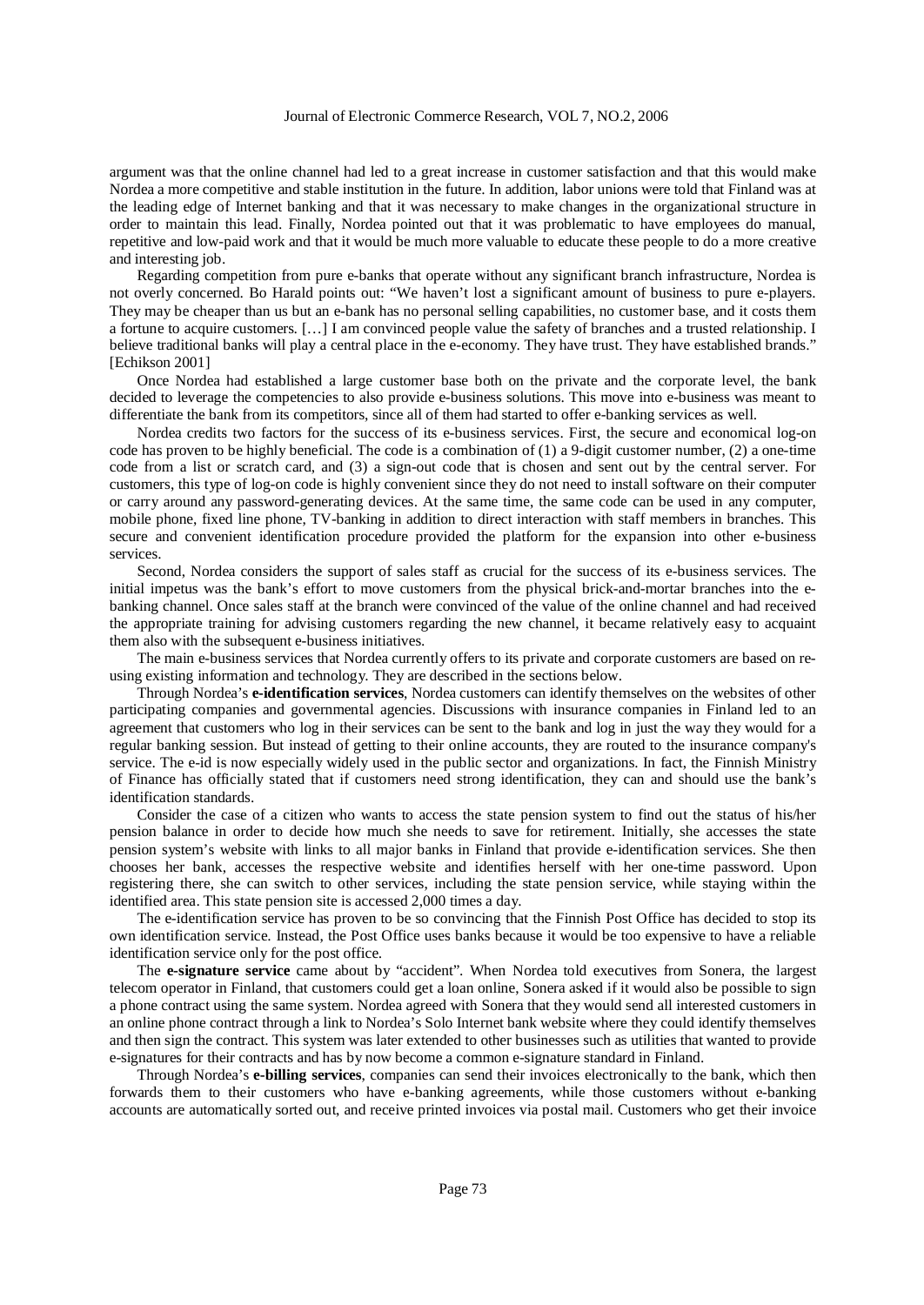### Enders et al.: The Relativity of Disruption

through their e-bank connection are notified and asked: "Do you want to pay this bill?"; they can approve the payment with a mouse click and the bill is paid.

When e-commerce started to gain importance in the late 1990's, e-billing was introduced as a consequence of customer's unwillingness to pay with credit cards as there was a lot of discussion around security. In addition, not all online shoppers did have credit cards but they all owned a banking account. Based on this information, product developers at Nordea asked whether it would not be possible to reuse the payment mechanisms used for bills also for realtime e-commerce transactions between Nordea accounts. This service was first used in 1998 by Finland's main telephone companies, which started to send their invoices to their customers directly through the Internet.

In Sweden, Nordea is sending out invoice files to a Nordea switch, which are then distributed to private and large corporate customers (e.g., a telecom company that sends invoices to its customers). As banks throughout Scandinavia increasingly start to provide e-billing services, real time payments are also gaining in importance since they offers the opportunity to make business "state-less". Buyers and sellers meet, close the deal, exchange payment, possibly exchange the already paid invoice if needed and part without anything left in payables or receivables.

Through the **e-salary function**, companies can send income statements straight to the e-bank of their employees thereby eliminating the need for printed salary statements sent via postal mail. Introducing the e-salary functionality required only little effort, since it essentially reuses the e-billing service.

The **e-payment function** is an adapted version of the invoicing function, which online merchants on the Solo platform can use for settling payments. Using this function, a customer can go to the website of any online store in the Solo marketplace and place an order. Then he clicks on a link to the e-payment system of Nordea where he requests to receive an electronic invoice. Upon approving the payment with a mouse click, the money is transferred right away into the seller's account. The benefits of this method are twofold: (1) Merchants do not need to send out a paper invoice anymore; and (2) they do not need to worry anymore whether buyers will pay the invoice.

The evolution between 2002 and 2004 of the different e-business services is provided in Figure 3 below. The statistics refer to corporate and public service customers who want to start offering these services to their customers. For instance, the e-billing chart shows that in 2004 almost 10,000 companies including large telecommunication or energy corporations started sending e-invoices to their customers using the Nordea e-business platform. The compounded annual growth rate (CAGR) for e-payments, e-identification, e-salary and e-billing was respectively 15%, 66%, 118%, and 585%.



Figure 3: The evolution of the usage of e-business services (Source: Nordea)

# **4. Nordea Example Examined Using the DIT**

The goal of this section is to analyze what type of innovation e-banking has been to the business model of Nordea. To do so, we systematically analyze the case of Nordea along the strategic dimensions presented in section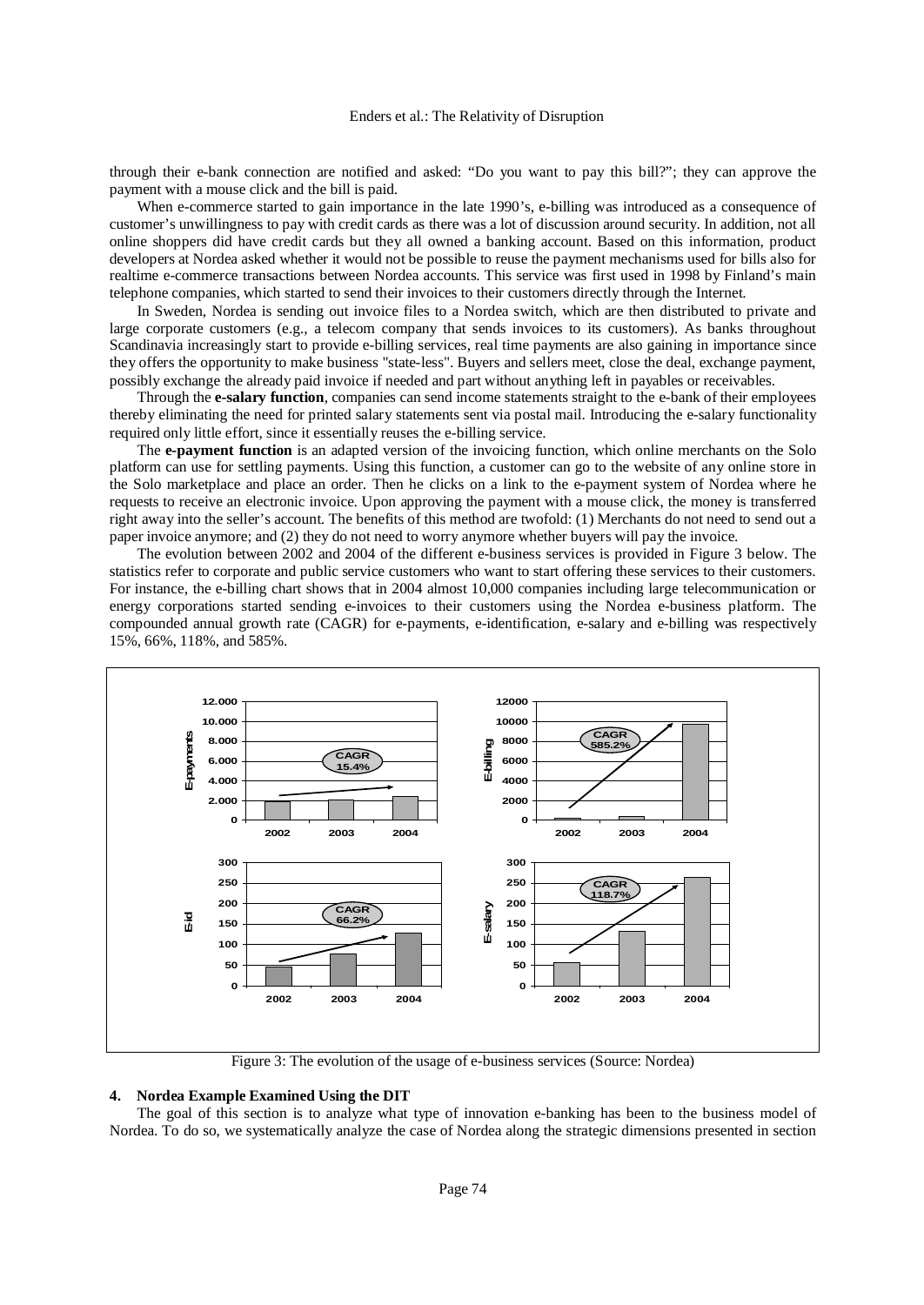two: (1) organizational design, (2) structure of teams, (3) framing of the situation vis-à-vis the employees, (4) the strategy process, and (5) the design of the value chain.

- **Organizational design:** As stated in the case, Nordea exploited e-banking entirely in-house as a joint effort by managers with product responsibility and the IT department of the bank. From the beginning, Nordea tried to engage all bank employees in the new processes. Thus, the size of the organization was, from the beginning, large. Consciously, the management of Nordea chose traditional channels, i.e., the retail banking outlets, to promote and sell the new e-banking services. The fact that this organizational approach proved to be successful in the case of Nordea suggests that e-banking is a sustaining innovation.
- **Structure of teams:** As the case points out, initially support from top management was limited. The ebanking strategy was only embraced on a larger scale after promising sales statistics had arrived from the Helsinki region where e-banking had first been tested. However, even though the support was limited, Bo Harald and his team were able to push e-banking through the entire organization at a relatively early stage of the development of the online banking technology. According to the DIT, this could be explained by the fit of the e-banking solutions with the established organizational processes, i.e., the similarity of the ebanking value-network with the established value-network.
- **Framing of the situation vis-à-vis the employees:** Through intelligent framing and adequate incentive systems Nordea was able to convince employees of the benefits brought about by the new banking channels. There were strong incentives for branch employees to move customers into the e-banking channel. Branch employees also understood that the new technology would make their jobs more interesting, since mechanical work would be substituted by customer-related activities. At the same time, management saw the enormous cost-saving potential of e-banking which was combined with high potential for sustainable and predictable growth. Hence, the success Nordea had in framing this situation as an opportunity both for management and employees also suggests that e-banking is a sustaining innovation.
- **Strategy process:** The strategy followed by Nordea was that of an integrated leader [Iansiti et al. 2003]. This means that Nordea started very early to use e-banking technologies inside the parent organisation. By doing so, Nordea was able to leverage synergies between traditional retail banking and e-banking. Because of its early start with e-banking, Nordea could afford to be patient before expecting substantial growth rates from the new channel. As Bo Harald explains: *"Yes, everything takes time. There are no fast takeoffs. Most*  products take five years before they take off. It was that way with foreign payments. It has been available for a while, but all of a sudden gone from almost 0% to 34% of all payments in the past year." [Echikson 2001] For the following two reasons, DIT would suggest that this type of strategy process is typical for sustaining innovations. First, the patience shown by top management can be explained by the similarities of the value networks of traditional branch banking and e-banking. Second, Nordea's e-banking strategy which targeted both low-end and high-end customers would be highly untypical for disruptive innovations where incumbents are motivated to target primarily high-end customers with better performing products and services. A good example for this broad strategy are the e-business solutions shown in section three that target the whole spectrum of the customer base.
- **Design of the value chain:** Nordea has the integrated business model of a traditional retail bank. This means that customers can chose from a wide range of services (e.g. transactions, brokerage, savings, etc.) provided by one integrated supplier. DIT suggests that if a company is successful with an integrated value chain, then it is located in sustaining circumstances where customers are underserved with respect to the traditionally most-valued performance criteria [Apigian et al. 2005]. Otherwise, customers would be buying from modular vendors that bundle the services of multiple product providers. Thus, the DIT would point to the sustaining nature of e-banking as the explanation for the success of Nordea's integrated approach.

### **5. Conclusion and Further Research**

In this article we addressed a fundamental problem of the disruptive innovation theory which lies in the difficulty to categorize new technologies into sustaining and disruptive innovations. To illustrate this problem, we used the example of e-banking whose disruptive nature is debated intensely amongst researchers in the field. In our analysis, we first discussed the basic principles of the disruptive innovation theory and, based on the theory, outlined five main strategic dimensions that incumbent firms need to address when they face disruptive circumstances in their industry. Following the logic of DIT, in order to succeed in disruptive circumstances, incumbents need to take specific actions, such as creating a spin-out organization or using an emergent strategy process. By the same logic,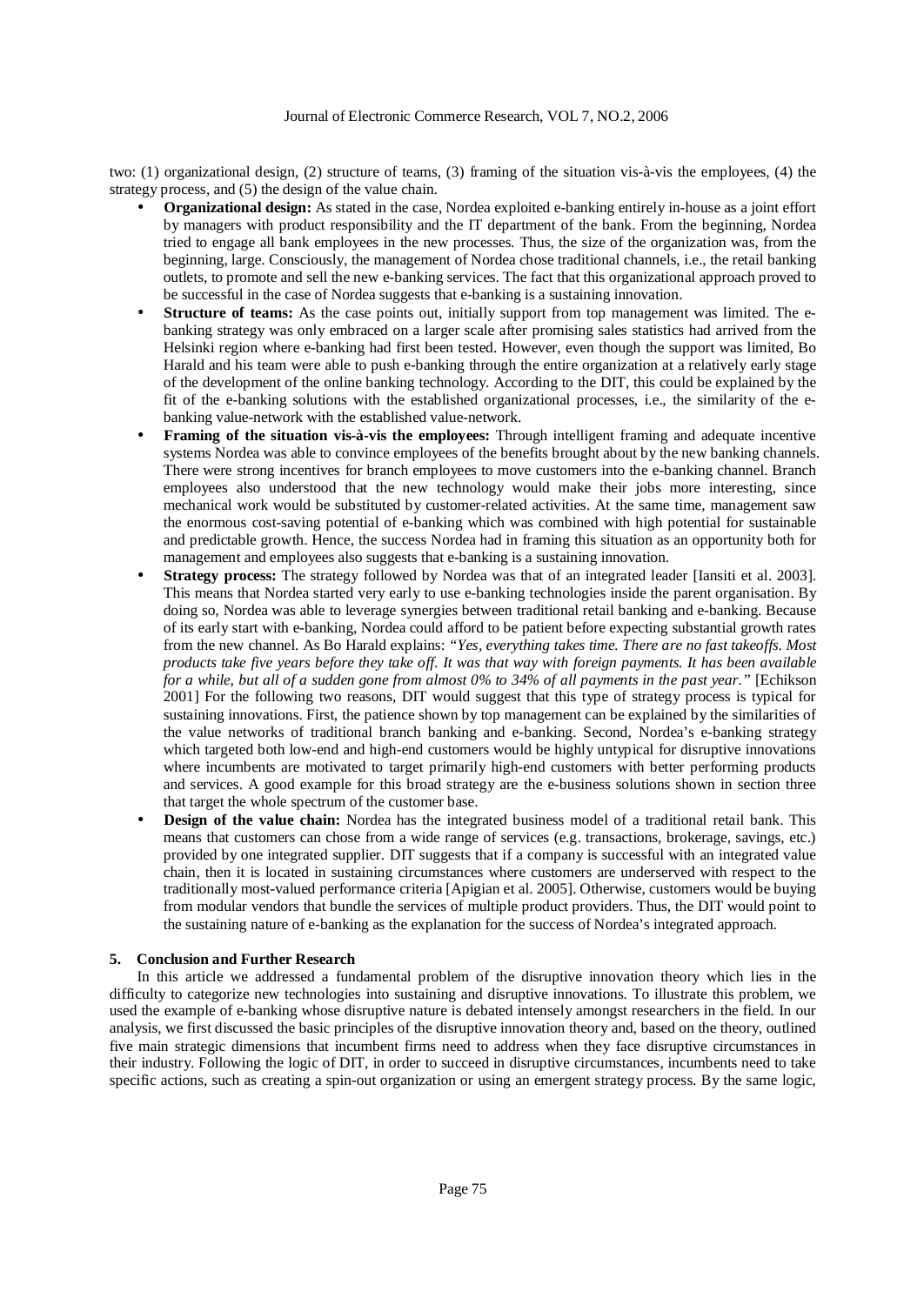however, if incumbents are successful using sustaining approaches it can be assumed that the innovation is of sustaining nature.<sup>3</sup>

The description and the analysis of the Nordea case showed, first, that the bank integrated the new technologies successfully into its business model and, second, that all the actions taken by the bank were those that are only appropriate in sustaining circumstances. We therefore concluded that e-banking was a sustaining innovation for Nordea.

We posit that the main reason for the success of Nordea's approach is that the two value-networks of traditional retail banking and e-banking show substantial similarities. This argument follows the reasoning by Christensen and Raynor [2003]. Regardless of the channel that is used, customers value the trustworthiness of a bank, its convenience, and the pricing (i.e., interest rates and fees).

Established banks have typically built up a brand name of trust over many decades. In addition, their branch network reassures online banking customers that if they should encounter any problems, they have a physical location to go to. Thus, it is sensible for a bank with a strong brand such as Nordea to extend its name into the online channel. As Christensen and Raynor [2003] point out, "when customers aren't yet certain whether a product's performance will be satisfactory, a well crafted brand can step in and close some of the gap between what customers need and what they fear they might get if they buy the product from a supplier of unknown reputation". Regarding convenience, most customers seem to value the availability of a physical branch that allows for face-to-face interaction with knowledgeable staff. Finally, the price dimension is closely related to the issue of trust. Banks with an established brand name and a sizeable customer base will typically find it much easier and more cost-efficient to move their customers into the online channel than pure e-banks who need to build up a brand from scratch and attract customers (who typically already have accounts with other banks). On the basis of this assessment, it is unlikely that disruption will take place in the retail banking industry in the near to medium-term future.

Having stated this conclusion, it is important to look at the limitations of this research and outline areas for future research activity. An interesting follow-up on this study would be the application of different methodological approaches to the analysis of the Nordea case. For instance, building on the work of Campbell and Frei [Campbell 2003, Campbell and Frei 2004], it would potentially be insightful to analyze the cost structures of different business models and the profitability of different customer segments.

Furthermore, it would be useful to collect a broader sample both of pure e-banks and integrated clicks-andmortar banks to challenge the conclusions presented in this paper. In this context, it would be of particular interest to conduct a study across different continents and cultures since banking systems and processes differ from country to country. 4 For instance, while the US is a check-based society, Finland had an established gyro system even before the advent of the Internet. Since the services, offered through the new e-banking channels built to a large extent on this gyro system, the implementation of e-banking presented a sustaining innovation to Nordea. Thus, it is possible that the disruptiveness of the Internet to retail banking differs depending on the country at hand. A cross-country analysis would potentially allow us to resolve certain contradictions between our findings and the implications of Frei's research.

However, regardless of these limitations, it is useful to continue analyzing e-banking using the toolset of the DIT. By doing so, we first expect to gain deeper insights into the banking industry itself and its evolution over time. Second, we hope to further develop the evaluation framework that was used in this paper, which can then be transferred to other industries. This research should finally also help us strengthen our understanding of the disruptive innovation theory.

### **REFERENCES**

Adner, R., "When are Technologies Disruptive? A Demand-Based View of the Emergence of Competition," *Strategic Management Journal*, Vol. 23, Issue 8:667-688, 2002.

Apigian, C., Ragu-Nathan, B. et. al, "Internet Technology: The Strategic Imperative" *Journal of Electronic Commerce Research,* Vol. 6, No. 2: 123-145, 2005.

Bower, J. L., *Managing the Resource Allocation Process*. Homewood, IL: Richard D. Irwin, 1970.

Campbell, D., "The Cost Structure and Customer Profitability Implications of Electronic Distribution Channels: Evidence From Online Banking," *Harvard Business School Working Paper,* Boston, 2003.

Campbell, D. and F. Frei, "The Persistence of Customer Profitability: Empirical Evidence and Implications From a Financial Service Firm," *Journal of Service Research,* Vol. 7, Issue 2: 107-123, 2004.

l

<sup>3</sup> In formal logic, this would be: If A then B. Not B. Therefore, not A.

<sup>&</sup>lt;sup>4</sup> See Chesbrough (2003) for a similar study in the hard-disk drive industry.